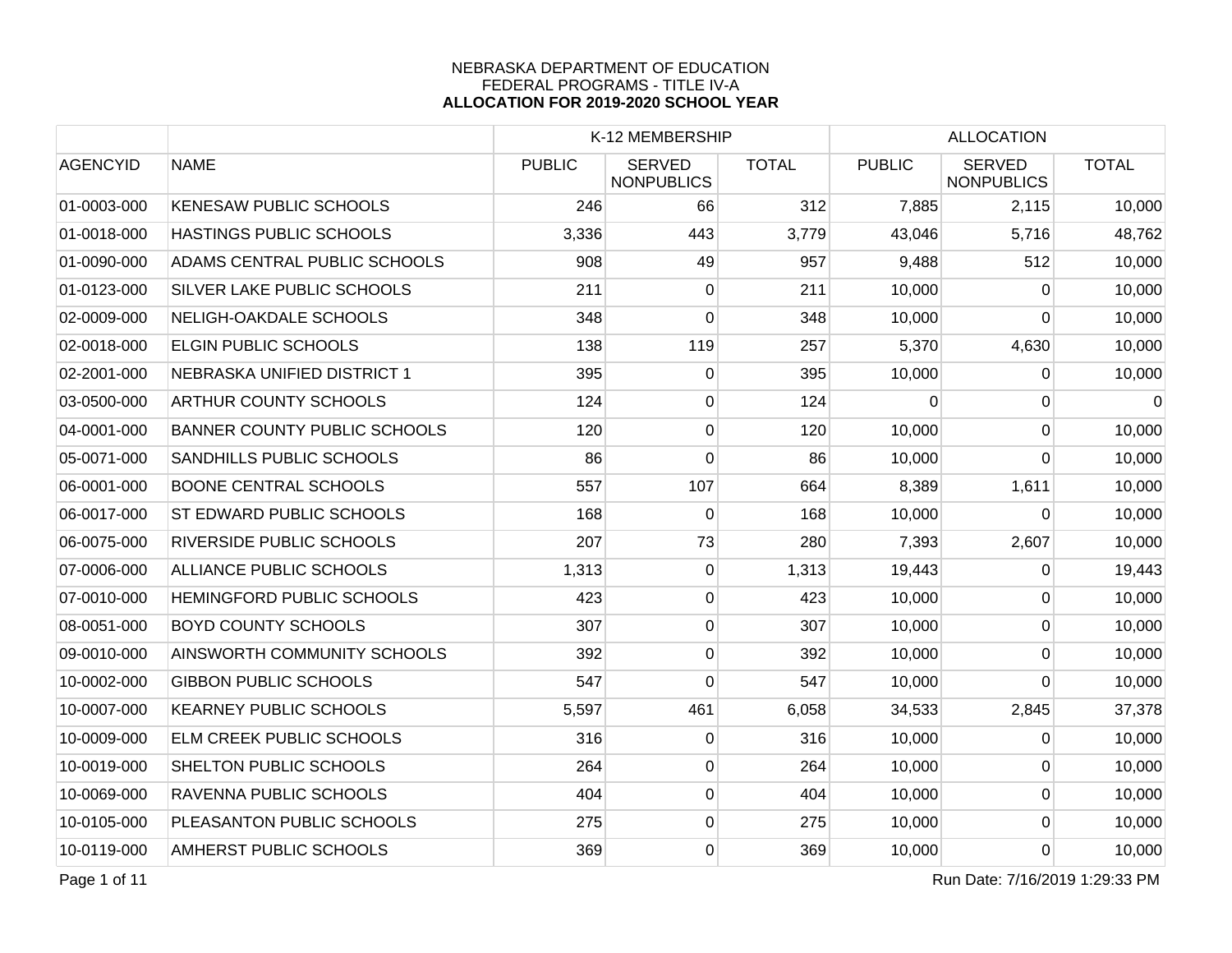|                 |                                               |               | K-12 MEMBERSHIP                    |              |               | <b>ALLOCATION</b>                  |              |  |
|-----------------|-----------------------------------------------|---------------|------------------------------------|--------------|---------------|------------------------------------|--------------|--|
| <b>AGENCYID</b> | <b>NAME</b>                                   | <b>PUBLIC</b> | <b>SERVED</b><br><b>NONPUBLICS</b> | <b>TOTAL</b> | <b>PUBLIC</b> | <b>SERVED</b><br><b>NONPUBLICS</b> | <b>TOTAL</b> |  |
| 11-0001-000     | <b>TEKAMAH-HERMAN COMMUNITY SCHS</b>          | 480           | 0                                  | 480          | 10,000        | 0                                  | 10,000       |  |
| 11-0014-000     | OAKLAND CRAIG PUBLIC SCHOOLS                  | 434           | 0                                  | 434          | 10,000        | $\Omega$                           | 10,000       |  |
| 11-0020-000     | LYONS-DECATUR NORTHEAST SCHS                  | 250           | 0                                  | 250          | 10,000        | $\overline{0}$                     | 10,000       |  |
| 12-0056-000     | DAVID CITY PUBLIC SCHOOLS                     | 571           | 455                                | 1,026        | 5,565         | 4,435                              | 10,000       |  |
| 12-0502-000     | EAST BUTLER PUBLIC SCHOOLS                    | 268           | 0                                  | 268          | 10,000        | 0                                  | 10,000       |  |
| 13-0001-000     | PLATTSMOUTH COMMUNITY SCHOOLS                 | 1,510         | 132                                | 1,642        | 11,550        | 1,010                              | 12,560       |  |
| 13-0022-000     | <b>WEEPING WATER PUBLIC SCHOOLS</b>           | 289           | 0                                  | 289          | 10,000        | $\Omega$                           | 10,000       |  |
| 13-0032-000     | LOUISVILLE PUBLIC SCHOOLS                     | 630           | 0                                  | 630          | 10,000        | $\Omega$                           | 10,000       |  |
| 13-0056-000     | <b>CONESTOGA PUBLIC SCHOOLS</b>               | 657           | 0                                  | 657          | 10,000        | $\Omega$                           | 10,000       |  |
| 13-0097-000     | ELMWOOD-MURDOCK PUBLIC SCHOOLS                | 414           | $\overline{0}$                     | 414          | 10,000        | 0                                  | 10,000       |  |
| 14-0008-000     | HARTINGTON NEWCASTLE PUBLIC<br><b>SCHOOLS</b> | 341           | 167                                | 508          | 6,712         | 3,288                              | 10,000       |  |
| 14-0045-000     | RANDOLPH PUBLIC SCHOOLS                       | 232           | $\mathbf 0$                        | 232          | 10,000        | $\Omega$                           | 10,000       |  |
| 14-0054-000     | LAUREL-CONCORD-COLERIDGE SCHOOL               | 418           | 0                                  | 418          | 10,000        | 0                                  | 10,000       |  |
| 14-0101-000     | <b>WYNOT PUBLIC SCHOOLS</b>                   | 166           | 0                                  | 166          | 10,000        | 0                                  | 10,000       |  |
| 15-0010-000     | <b>CHASE COUNTY SCHOOLS</b>                   | 619           | $\overline{0}$                     | 619          | 10,000        | $\Omega$                           | 10,000       |  |
| 15-0536-000     | WAUNETA-PALISADE PUBLIC SCHS                  | 221           | $\overline{0}$                     | 221          | 10,000        | $\overline{0}$                     | 10,000       |  |
| 16-0006-000     | <b>VALENTINE COMMUNITY SCHOOLS</b>            | 574           | $\overline{0}$                     | 574          | 10,000        | $\mathbf 0$                        | 10,000       |  |
| 16-0030-000     | <b>CODY-KILGORE PUBLIC SCHS</b>               | 156           | 0                                  | 156          | 10,000        | $\mathbf 0$                        | 10,000       |  |
| 17-0001-000     | SIDNEY PUBLIC SCHOOLS                         | 1,191         | 0                                  | 1,191        | 10,000        | $\mathbf 0$                        | 10,000       |  |
| 17-0003-000     | LEYTON PUBLIC SCHOOLS                         | 158           | 0                                  | 158          | 10,000        | $\mathbf 0$                        | 10,000       |  |
| 17-0009-000     | POTTER-DIX PUBLIC SCHOOLS                     | 186           | 0                                  | 186          | 10,000        | 0                                  | 10,000       |  |
| 18-0002-000     | <b>SUTTON PUBLIC SCHOOLS</b>                  | 391           | $\mathsf 0$                        | 391          | 10,000        | $\overline{0}$                     | 10,000       |  |
| 18-0011-000     | HARVARD PUBLIC SCHOOLS                        | 276           | 0                                  | 276          | 10,000        | 0                                  | 10,000       |  |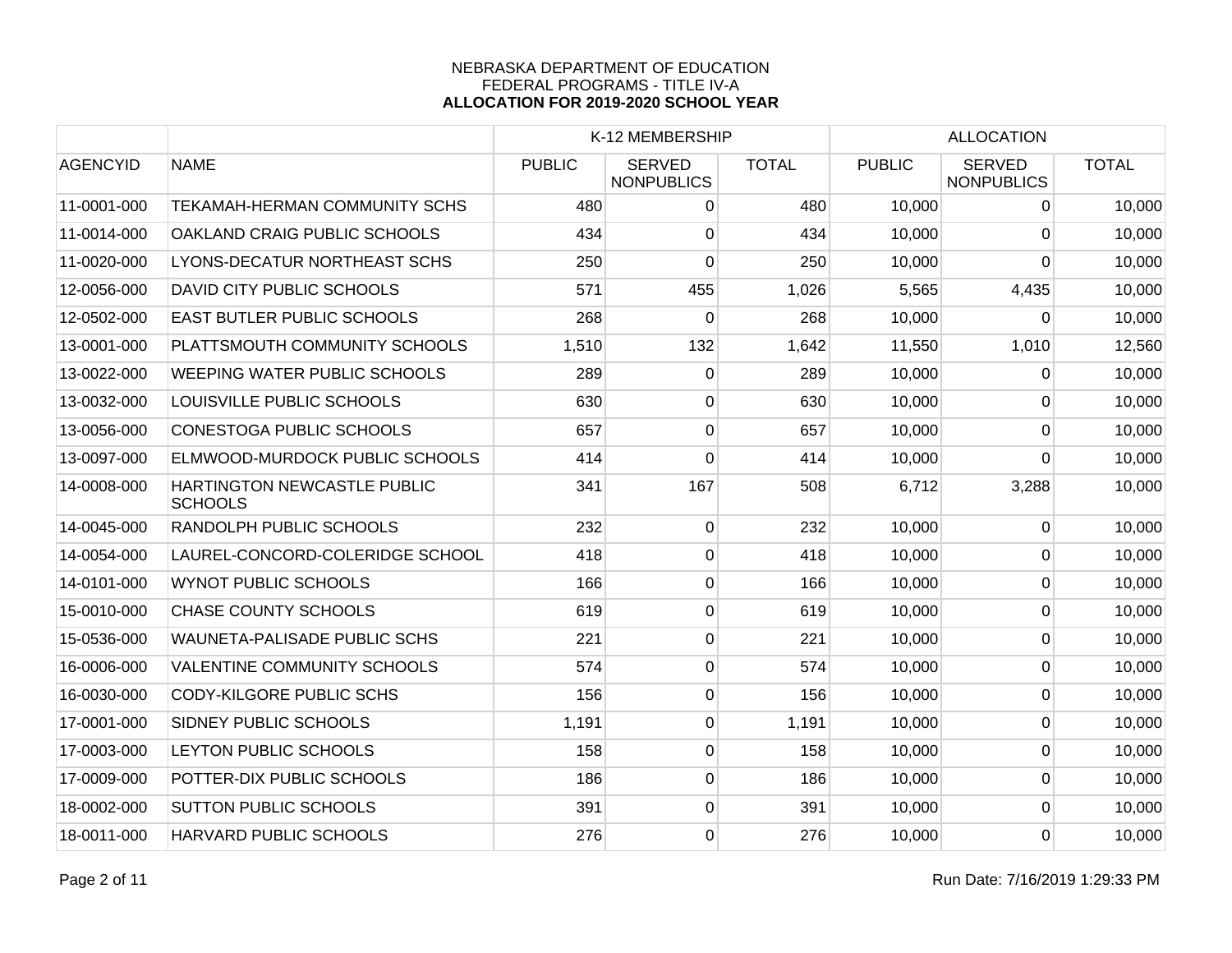|                 |                                              | K-12 MEMBERSHIP |                                    |              |               |                                    |              |
|-----------------|----------------------------------------------|-----------------|------------------------------------|--------------|---------------|------------------------------------|--------------|
| <b>AGENCYID</b> | <b>NAME</b>                                  | <b>PUBLIC</b>   | <b>SERVED</b><br><b>NONPUBLICS</b> | <b>TOTAL</b> | <b>PUBLIC</b> | <b>SERVED</b><br><b>NONPUBLICS</b> | <b>TOTAL</b> |
| 19-0039-000     | LEIGH COMMUNITY SCHOOLS                      | 196             | 0                                  | 196          | 10,000        | 0                                  | 10,000       |
| 19-0058-000     | <b>CLARKSON PUBLIC SCHOOLS</b>               | 188             | 20                                 | 208          | 9,038         | 962                                | 10,000       |
| 19-0070-000     | HOWELLS-DODGE CONSOLIDATED<br><b>SCHOOLS</b> | 235             | 78                                 | 313          | 7,508         | 2,492                              | 10,000       |
| 19-0123-000     | <b>SCHUYLER COMMUNITY SCHOOLS</b>            | 1,850           | 0                                  | 1,850        | 35,912        | 0                                  | 35,912       |
| 20-0001-000     | <b>WEST POINT PUBLIC SCHOOLS</b>             | 689             | 82                                 | 771          | 8,936         | 1,064                              | 10,000       |
| 20-0020-000     | <b>BANCROFT-ROSALIE COMM SCHOOLS</b>         | 270             | 0                                  | 270          | 10,000        | $\mathbf{0}$                       | 10,000       |
| 20-0030-000     | WISNER-PILGER PUBLIC SCHOOLS                 | 391             | $\overline{0}$                     | 391          | 10,000        | $\mathbf 0$                        | 10,000       |
| 21-0015-000     | ANSELMO-MERNA PUBLIC SCHOOLS                 | 271             | $\overline{0}$                     | 271          | 10,000        | $\overline{0}$                     | 10,000       |
| 21-0025-000     | <b>BROKEN BOW PUBLIC SCHOOLS</b>             | 762             | $\overline{0}$                     | 762          | 10,000        | $\mathbf 0$                        | 10,000       |
| 21-0044-000     | ANSLEY PUBLIC SCHOOLS                        | 165             | $\overline{0}$                     | 165          | 10,000        | $\overline{0}$                     | 10,000       |
| 21-0084-000     | <b>SARGENT PUBLIC SCHOOLS</b>                | 152             | 0                                  | 152          | 10,000        | 0                                  | 10,000       |
| 21-0089-000     | <b>ARNOLD PUBLIC SCHOOLS</b>                 | 172             | 0                                  | 172          | 10,000        | $\mathbf{0}$                       | 10,000       |
| 21-0180-000     | <b>CALLAWAY PUBLIC SCHOOLS</b>               | 200             | $\mathbf 0$                        | 200          | 10,000        | $\overline{0}$                     | 10,000       |
| 22-0011-000     | SO SIOUX CITY COMMUNITY SCHS                 | 3,651           | 155                                | 3,806        | 61,667        | 2,618                              | 64,285       |
| 22-0031-000     | HOMER COMMUNITY SCHOOLS                      | 367             | 0                                  | 367          | 10,000        | $\mathbf{0}$                       | 10,000       |
| 23-0002-000     | <b>CHADRON PUBLIC SCHOOLS</b>                | 895             | $\overline{0}$                     | 895          | 10,000        | $\Omega$                           | 10,000       |
| 23-0071-000     | <b>CRAWFORD PUBLIC SCHOOLS</b>               | 188             | $\overline{0}$                     | 188          | 10,000        | $\overline{0}$                     | 10,000       |
| 24-0001-000     | LEXINGTON PUBLIC SCHOOLS                     | 2,819           | $\boldsymbol{0}$                   | 2,819        | 58,012        | $\mathbf 0$                        | 58,012       |
| 24-0004-000     | <b>OVERTON PUBLIC SCHOOLS</b>                | 266             | $\overline{0}$                     | 266          | 10,000        | $\mathbf 0$                        | 10,000       |
| 24-0011-000     | <b>COZAD COMMUNITY SCHOOLS</b>               | 884             | 0                                  | 884          | 10,770        | 0                                  | 10,770       |
| 24-0020-000     | <b>GOTHENBURG PUBLIC SCHOOLS</b>             | 857             | 0                                  | 857          | 10,000        | $\overline{0}$                     | 10,000       |
| 24-0101-000     | SUMNER-EDDYVILLE-MILLER SCHS                 | 186             | $\mathsf 0$                        | 186          | 10,000        | $\mathbf 0$                        | 10,000       |
| 25-0025-000     | <b>CREEK VALLEY SCHOOLS</b>                  | 180             | 0                                  | 180          | 10,000        | $\overline{0}$                     | 10,000       |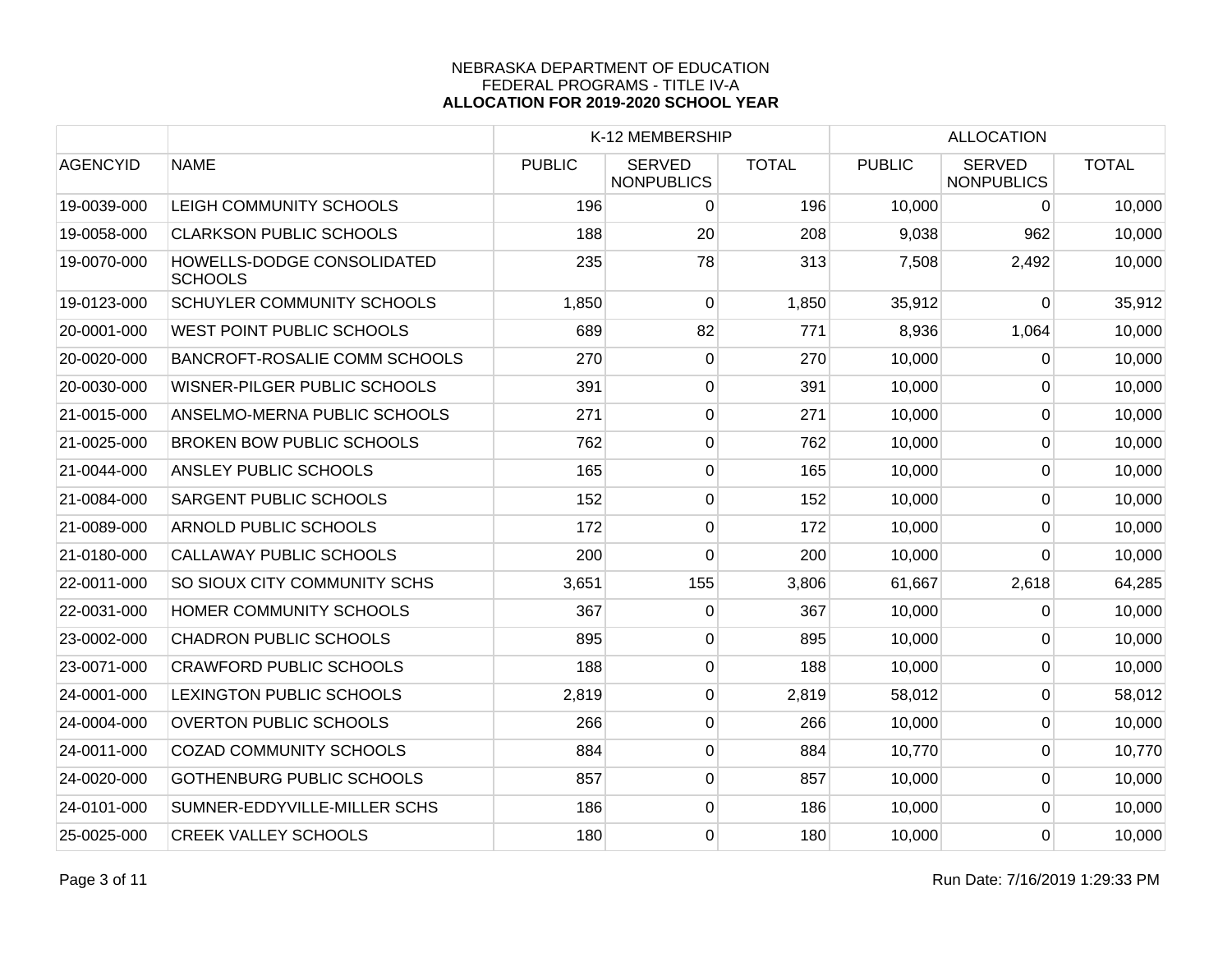|                 |                                       |               | K-12 MEMBERSHIP                    |              |               | <b>ALLOCATION</b>                  |              |
|-----------------|---------------------------------------|---------------|------------------------------------|--------------|---------------|------------------------------------|--------------|
| <b>AGENCYID</b> | <b>NAME</b>                           | <b>PUBLIC</b> | <b>SERVED</b><br><b>NONPUBLICS</b> | <b>TOTAL</b> | <b>PUBLIC</b> | <b>SERVED</b><br><b>NONPUBLICS</b> | <b>TOTAL</b> |
| 25-0095-000     | <b>SOUTH PLATTE PUBLIC SCHOOLS</b>    | 183           | $\overline{0}$                     | 183          | 10,000        | 0                                  | 10,000       |
| 26-0001-000     | PONCA PUBLIC SCHOOLS                  | 439           | $\overline{0}$                     | 439          | 10,000        | $\mathbf 0$                        | 10,000       |
| 26-0070-000     | ALLEN CONSOLIDATED SCHOOLS            | 154           | 0                                  | 154          | 10,000        | $\Omega$                           | 10,000       |
| 26-0561-000     | EMERSON-HUBBARD PUBLIC SCHOOLS        | 229           | 0                                  | 229          | 10,000        | 0                                  | 10,000       |
| 27-0001-000     | <b>FREMONT PUBLIC SCHOOLS</b>         | 4,456         | 561                                | 5,017        | 46,665        | 5,875                              | 52,540       |
| 27-0062-000     | <b>SCRIBNER-SNYDER COMMUNITY SCHS</b> | 185           | 0                                  | 185          | 10,000        | 0                                  | 10,000       |
| 27-0594-000     | <b>LOGAN VIEW PUBLIC SCHOOLS</b>      | 539           | $\overline{0}$                     | 539          | 10,000        | $\mathbf 0$                        | 10,000       |
| 27-0595-000     | NORTH BEND CENTRAL PUBLIC SCHS        | 576           | 0                                  | 576          | 10,000        | $\Omega$                           | 10,000       |
| 28-0001-000     | OMAHA PUBLIC SCHOOLS                  | 50,514        | 9,285                              | 59,799       | 1,344,330     | 247,104                            | 1,591,434    |
| 28-0010-000     | <b>ELKHORN PUBLIC SCHOOLS</b>         | 9,480         | 952                                | 10,432       | 9,087         | 913                                | 10,000       |
| 28-0015-000     | DOUGLAS CO WEST COMMUNITY SCHS        | 880           | 0                                  | 880          | 10,000        | 0                                  | 10,000       |
| 28-0017-000     | MILLARD PUBLIC SCHOOLS                | 23,319        | 2,739                              | 26,058       | 113,035       | 13,276                             | 126,311      |
| 28-0054-000     | <b>RALSTON PUBLIC SCHOOLS</b>         | 3,235         | 351                                | 3,586        | 30,782        | 3,340                              | 34,122       |
| 28-0059-000     | <b>BENNINGTON PUBLIC SCHOOLS</b>      | 2,876         | 0                                  | 2,876        | 10,000        | 0                                  | 10,000       |
| 28-0066-000     | <b>WESTSIDE COMMUNITY SCHOOLS</b>     | 5,803         | 2,623                              | 8,426        | 23,339        | 10,551                             | 33,890       |
| 29-0117-000     | DUNDY CO STRATTON PUBLIC SCHS         | 307           | 0                                  | 307          | 10,000        | 0                                  | 10,000       |
| 30-0001-000     | <b>EXETER-MILLIGAN PUBLIC SCHOOLS</b> | 161           | 0                                  | 161          | 10,000        | $\Omega$                           | 10,000       |
| 30-0025-000     | FILLMORE CENTRAL PUBLIC SCHS          | 524           | $\overline{0}$                     | 524          | 10,000        | $\mathbf 0$                        | 10,000       |
| 30-0054-000     | SHICKLEY PUBLIC SCHOOLS               | 126           | $\overline{0}$                     | 126          | 10,000        | 0                                  | 10,000       |
| 31-0506-000     | <b>FRANKLIN PUBLIC SCHOOLS</b>        | 249           | 0                                  | 249          | 10,000        | $\Omega$                           | 10,000       |
| 32-0046-000     | MAYWOOD PUBLIC SCHOOLS                | 147           | $\mathsf 0$                        | 147          | 10,000        | 0                                  | 10,000       |
| 32-0095-000     | EUSTIS-FARNAM PUBLIC SCHOOLS          | 166           | 0                                  | 166          | 10,000        | 0                                  | 10,000       |
| 32-0125-000     | MEDICINE VALLEY PUBLIC SCHOOLS        | 201           | $\overline{0}$                     | 201          | 10,000        | $\Omega$                           | 10,000       |
| 33-0018-000     | <b>ARAPAHOE PUBLIC SCHOOLS</b>        | 326           | $\overline{0}$                     | 326          | 10,000        | $\mathbf 0$                        | 10,000       |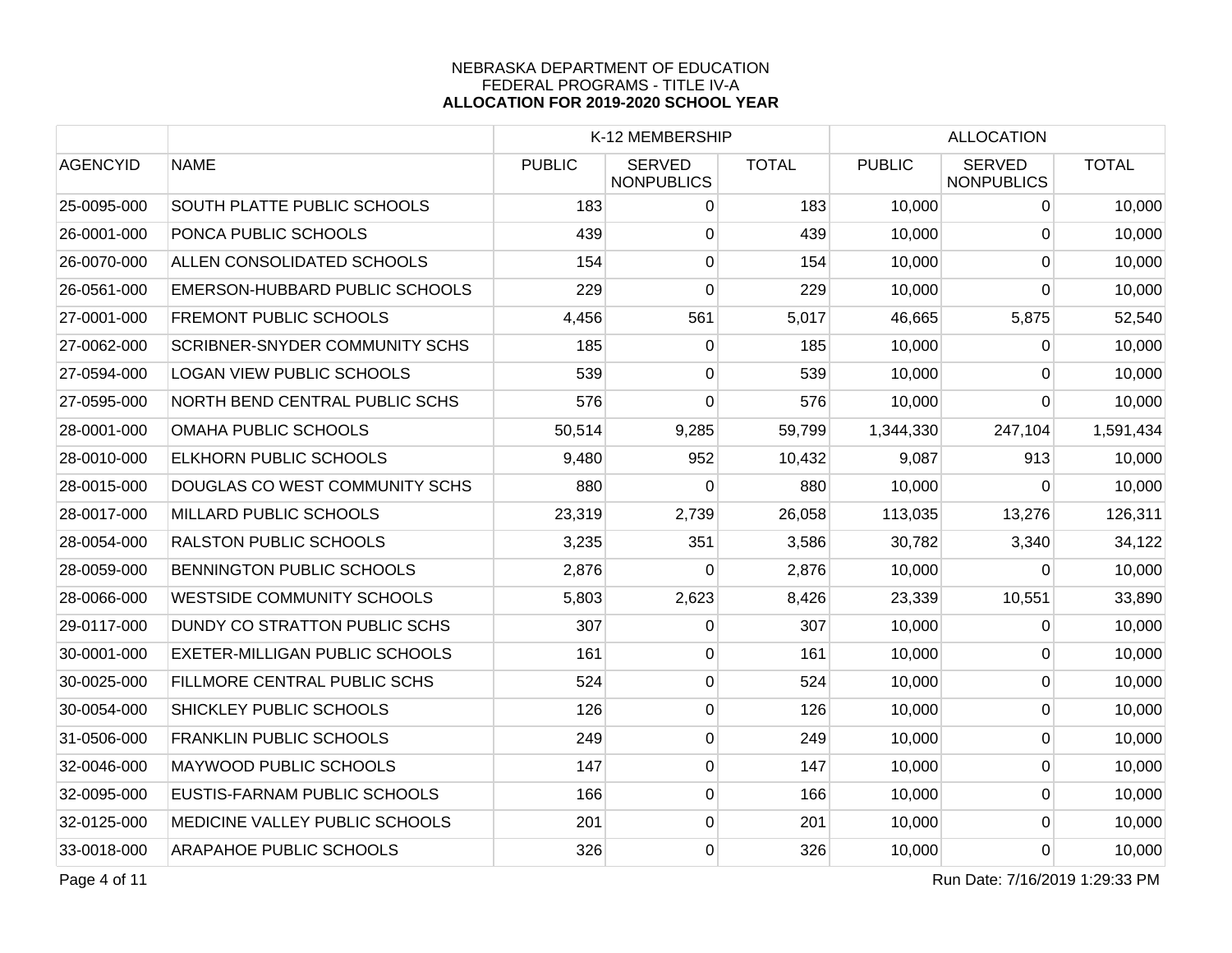|                 |                                    |               | K-12 MEMBERSHIP                    |              |               | <b>ALLOCATION</b>                  |              |  |
|-----------------|------------------------------------|---------------|------------------------------------|--------------|---------------|------------------------------------|--------------|--|
| <b>AGENCYID</b> | <b>NAME</b>                        | <b>PUBLIC</b> | <b>SERVED</b><br><b>NONPUBLICS</b> | <b>TOTAL</b> | <b>PUBLIC</b> | <b>SERVED</b><br><b>NONPUBLICS</b> | <b>TOTAL</b> |  |
| 33-0021-000     | <b>CAMBRIDGE PUBLIC SCHOOLS</b>    | 297           | $\overline{0}$                     | 297          | 10,000        | $\mathbf{0}$                       | 10,000       |  |
| 33-0540-000     | SOUTHERN VALLEY SCHOOLS            | 357           | $\overline{0}$                     | 357          | 10,000        | 0                                  | 10,000       |  |
| 34-0001-000     | SOUTHERN SCHOOL DISTRICT 1         | 355           | 0                                  | 355          | 10,000        | 0                                  | 10,000       |  |
| 34-0015-000     | <b>BEATRICE PUBLIC SCHOOLS</b>     | 1,906         | 0                                  | 1,906        | 22,430        | $\mathbf{0}$                       | 22,430       |  |
| 34-0034-000     | <b>FREEMAN PUBLIC SCHOOLS</b>      | 414           | 0                                  | 414          | 10,000        | 0                                  | 10,000       |  |
| 34-0100-000     | DILLER-ODELL PUBLIC SCHOOLS        | 236           | $\overline{0}$                     | 236          | 10,000        | $\mathbf 0$                        | 10,000       |  |
| 35-0001-000     | <b>GARDEN COUNTY SCHOOLS</b>       | 238           | $\overline{0}$                     | 238          | 10,000        | $\overline{0}$                     | 10,000       |  |
| 36-0100-000     | <b>BURWELL PUBLIC SCHOOLS</b>      | 285           | $\boldsymbol{0}$                   | 285          | 10,000        | $\mathbf 0$                        | 10,000       |  |
| 37-0030-000     | <b>ELWOOD PUBLIC SCHOOLS</b>       | 193           | 0                                  | 193          | 10,000        | $\mathbf{0}$                       | 10,000       |  |
| 38-0011-000     | <b>HYANNIS AREA SCHOOLS</b>        | 155           | 0                                  | 155          | 10,000        | $\mathbf{0}$                       | 10,000       |  |
| 39-0060-000     | CENTRAL VALLEY PUBLIC SCHOOLS      | 260           | 0                                  | 260          | 10,000        | 0                                  | 10,000       |  |
| 40-0002-000     | <b>GRAND ISLAND PUBLIC SCHOOLS</b> | 9,281         | 332                                | 9,613        | 135,992       | 4,864                              | 140,856      |  |
| 40-0082-000     | NORTHWEST PUBLIC SCHOOLS           | 1,508         | $\overline{0}$                     | 1,508        | 10,000        | $\pmb{0}$                          | 10,000       |  |
| 40-0083-000     | WOOD RIVER RURAL SCHOOLS           | 490           | $\overline{0}$                     | 490          | 10,000        | $\mathbf{0}$                       | 10,000       |  |
| 40-0126-000     | DONIPHAN-TRUMBULL PUBLIC SCHS      | 449           | $\overline{0}$                     | 449          | 10,000        | $\Omega$                           | 10,000       |  |
| 41-0002-000     | <b>GILTNER PUBLIC SCHOOLS</b>      | 186           | 0                                  | 186          | 10,000        | $\Omega$                           | 10,000       |  |
| 41-0091-000     | <b>HAMPTON PUBLIC SCHOOL</b>       | 144           | 28                                 | 172          | 8,372         | 1,628                              | 10,000       |  |
| 41-0504-000     | <b>AURORA PUBLIC SCHOOLS</b>       | 1,221         | $\overline{0}$                     | 1,221        | 10,000        | $\mathbf 0$                        | 10,000       |  |
| 42-0002-000     | <b>ALMA PUBLIC SCHOOLS</b>         | 346           | $\overline{0}$                     | 346          | 10,000        | $\mathbf 0$                        | 10,000       |  |
| 43-0079-000     | HAYES CENTER PUBLIC SCHOOLS        | 94            | 0                                  | 94           | 10,000        | $\mathbf{0}$                       | 10,000       |  |
| 44-0070-000     | <b>HITCHCOCK CO SCH SYSTEM</b>     | 290           | 0                                  | 290          | 10,000        | $\Omega$                           | 10,000       |  |
| 45-0007-000     | O'NEILL PUBLIC SCHOOLS             | 766           | 192                                | 958          | 7,996         | 2,004                              | 10,000       |  |
| 45-0029-000     | <b>EWING PUBLIC SCHOOLS</b>        | 133           | 0                                  | 133          | 10,000        | 0                                  | 10,000       |  |
| 45-0044-000     | <b>STUART PUBLIC SCHOOLS</b>       | 158           | $\overline{0}$                     | 158          | 10,000        | $\mathbf{0}$                       | 10,000       |  |

Page 5 of 11 Run Date: 7/16/2019 1:29:33 PM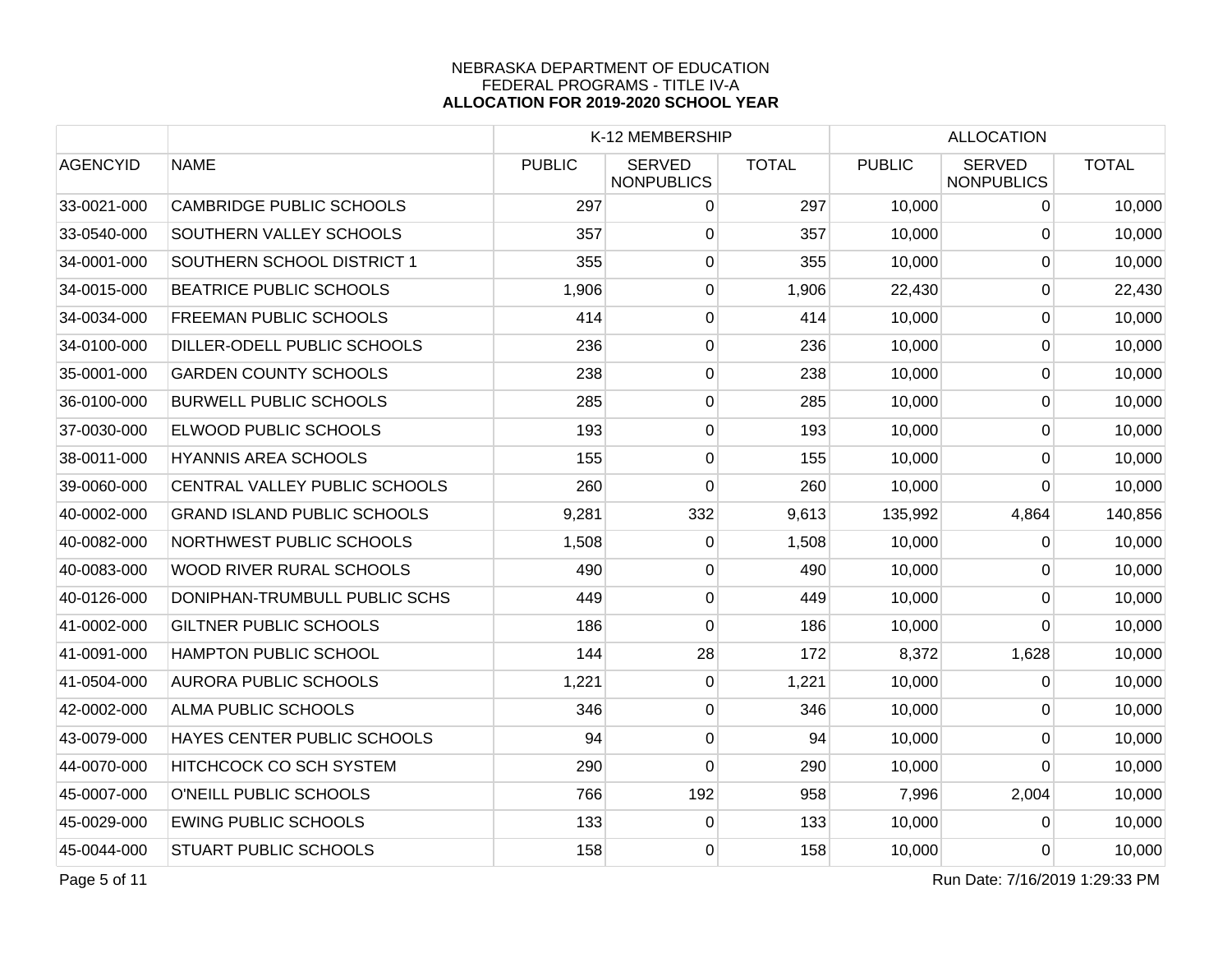|                 |                                                     |               | K-12 MEMBERSHIP                    |              |               | <b>ALLOCATION</b>                  |              |
|-----------------|-----------------------------------------------------|---------------|------------------------------------|--------------|---------------|------------------------------------|--------------|
| <b>AGENCYID</b> | <b>NAME</b>                                         | <b>PUBLIC</b> | <b>SERVED</b><br><b>NONPUBLICS</b> | <b>TOTAL</b> | <b>PUBLIC</b> | <b>SERVED</b><br><b>NONPUBLICS</b> | <b>TOTAL</b> |
| 45-0137-000     | <b>CHAMBERS PUBLIC SCHOOLS</b>                      | 131           | 0                                  | 131          | 10,000        | 0                                  | 10,000       |
| 45-0239-000     | <b>WEST HOLT PUBLIC SCHOOLS</b>                     | 400           | 0                                  | 400          | 10,000        | 0                                  | 10,000       |
| 46-0001-000     | <b>MULLEN PUBLIC SCHOOLS</b>                        | 157           | 0                                  | 157          | 10,000        | 0                                  | 10,000       |
| 47-0001-000     | <b>ST PAUL PUBLIC SCHOOLS</b>                       | 635           | $\overline{0}$                     | 635          | 10,000        | $\overline{0}$                     | 10,000       |
| 47-0100-000     | CENTURA PUBLIC SCHOOLS                              | 456           | 0                                  | 456          | 10,000        | $\overline{0}$                     | 10,000       |
| 47-0103-000     | <b>ELBA PUBLIC SCHOOLS</b>                          | 104           | 0                                  | 104          | 10,000        | 0                                  | 10,000       |
| 48-0008-000     | <b>FAIRBURY PUBLIC SCHOOLS</b>                      | 802           | 0                                  | 802          | 10,000        | $\Omega$                           | 10,000       |
| 48-0300-000     | TRI COUNTY PUBLIC SCHOOLS                           | 381           | 60                                 | 441          | 8,639         | 1,361                              | 10,000       |
| 48-0303-000     | <b>MERIDIAN PUBLIC SCHOOLS</b>                      | 230           | 0                                  | 230          | 10,000        | 0                                  | 10,000       |
| 49-0033-000     | <b>STERLING PUBLIC SCHOOLS</b>                      | 185           | 0                                  | 185          | 10,000        | $\Omega$                           | 10,000       |
| 49-0050-000     | JOHNSON CO CENTRAL PUBLIC SCHS                      | 476           | 13                                 | 489          | 9,734         | 266                                | 10,000       |
| 50-0001-000     | WILCOX-HILDRETH PUBLIC SCHOOLS                      | 212           | 0                                  | 212          | 10,000        | 0                                  | 10,000       |
| 50-0501-000     | <b>AXTELL COMMUNITY SCHOOLS</b>                     | 239           | 0                                  | 239          | 10,000        | $\Omega$                           | 10,000       |
| 50-0503-000     | MINDEN PUBLIC SCHOOLS                               | 803           | $\mathbf 0$                        | 803          | 10,000        | $\mathbf 0$                        | 10,000       |
| 51-0001-000     | OGALLALA PUBLIC SCHOOLS                             | 866           | 62                                 | 928          | 9,332         | 668                                | 10,000       |
| 51-0006-000     | PAXTON CONSOLIDATED SCHOOLS                         | 207           | 0                                  | 207          | 10,000        | 0                                  | 10,000       |
| 52-0100-000     | <b>KEYA PAHA COUNTY SCHOOLS</b>                     | 86            | 0                                  | 86           | 10,000        | $\Omega$                           | 10,000       |
| 53-0001-000     | KIMBALL PUBLIC SCHOOLS                              | 388           | 0                                  | 388          | 10,000        | $\mathbf 0$                        | 10,000       |
| 54-0013-000     | <b>CREIGHTON COMMUNITY PUBLIC</b><br><b>SCHOOLS</b> | 262           | 0                                  | 262          | 10,000        | 0                                  | 10,000       |
| 54-0096-000     | <b>CROFTON COMMUNITY SCHOOLS</b>                    | 311           | 97                                 | 408          | 7,623         | 2,377                              | 10,000       |
| 54-0501-000     | NIOBRARA PUBLIC SCHOOLS                             | 211           | 0                                  | 211          | 10,000        | 0                                  | 10,000       |
| 54-0505-000     | SANTEE COMMUNITY SCHOOLS                            | 150           | 0                                  | 150          | 10,000        | $\Omega$                           | 10,000       |
| 54-0576-000     | <b>WAUSA PUBLIC SCHOOLS</b>                         | 219           | 0                                  | 219          | 10,000        | $\Omega$                           | 10,000       |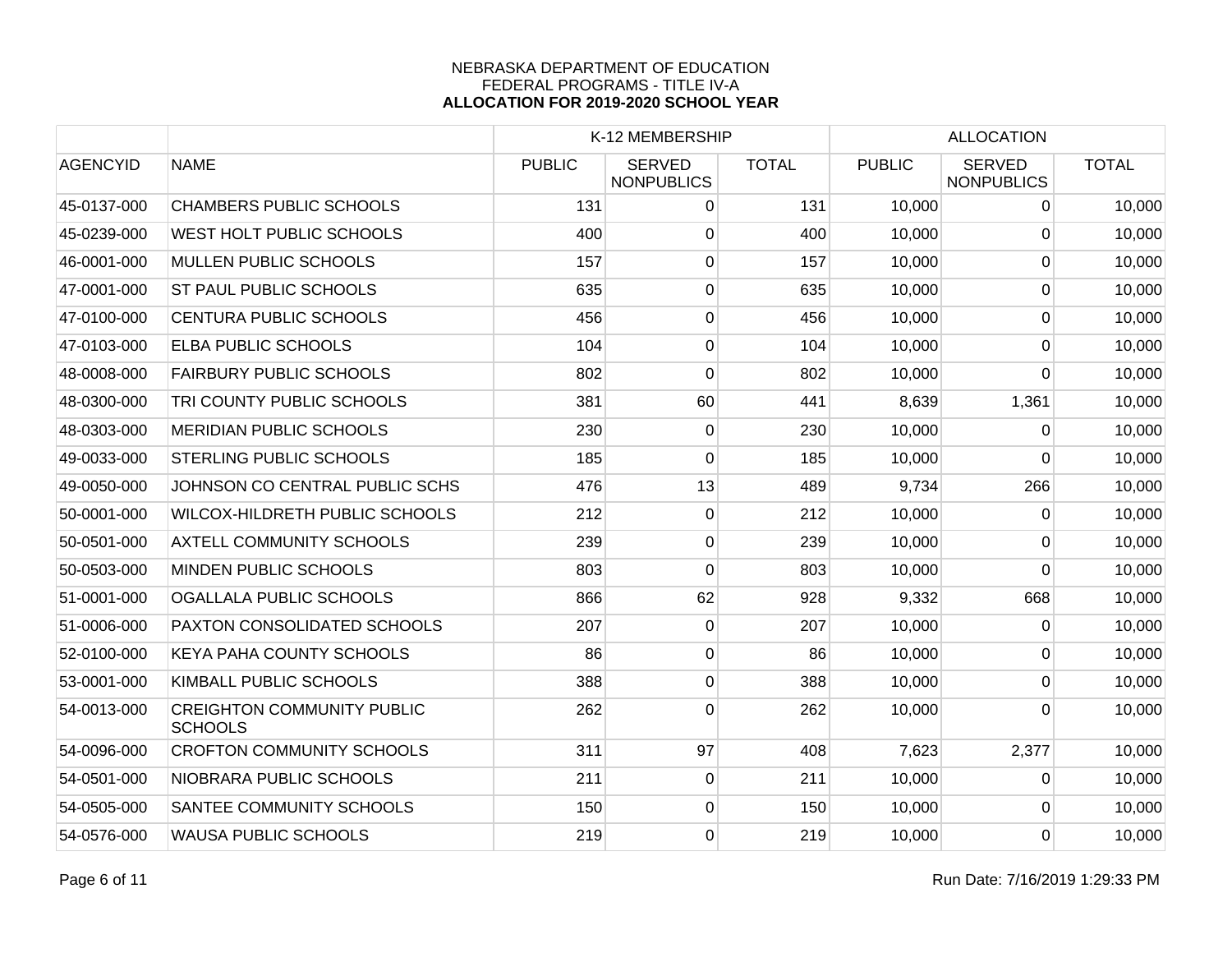|                                     | K-12 MEMBERSHIP |                                    |               | <b>ALLOCATION</b> |                                    |                                      |
|-------------------------------------|-----------------|------------------------------------|---------------|-------------------|------------------------------------|--------------------------------------|
| <b>NAME</b>                         | <b>PUBLIC</b>   | <b>SERVED</b><br><b>NONPUBLICS</b> | <b>TOTAL</b>  | <b>PUBLIC</b>     | <b>SERVED</b><br><b>NONPUBLICS</b> | <b>TOTAL</b>                         |
| <b>BLOOMFIELD COMMUNITY SCHOOLS</b> | 258             | $\overline{0}$                     | 258           | 10,000            | 0                                  | 10,000                               |
| LINCOLN PUBLIC SCHOOLS              |                 | 5,610                              | 45,843        | 448,902           | 62,595                             | 511,497                              |
| <b>WAVERLY SCHOOL DISTRICT 145</b>  | 2,063           | $\Omega$                           | 2,063         | 10,000            | $\Omega$                           | 10,000                               |
| <b>MALCOLM PUBLIC SCHOOLS</b>       | 575             | 0                                  | 575           | 10,000            | $\Omega$                           | 10,000                               |
| NORRIS SCHOOL DIST 160              | 2,332           | 0                                  | 2,332         | 10,000            | 0                                  | 10,000                               |
| RAYMOND CENTRAL PUBLIC SCHOOLS      | 646             | 0                                  |               | 10,000            | $\Omega$                           | 10,000                               |
| NORTH PLATTE PUBLIC SCHOOLS         | 3,998           | 389                                | 4,387         |                   | 4,666                              | 52,616                               |
| <b>BRADY PUBLIC SCHOOLS</b>         | 175             | $\overline{0}$                     |               | 10,000            | $\mathbf{0}$                       | 10,000                               |
| <b>MAXWELL PUBLIC SCHOOLS</b>       | 298             | 0                                  | 298           | 10,000            | 0                                  | 10,000                               |
| <b>HERSHEY PUBLIC SCHOOLS</b>       | 499             | $\overline{0}$                     | 499           | 10,000            | $\mathbf 0$                        | 10,000                               |
| <b>SUTHERLAND PUBLIC SCHOOLS</b>    | 317             | $\overline{0}$                     | 317           | 10,000            | 0                                  | 10,000                               |
| <b>WALLACE PUBLIC SCH DIST 65 R</b> |                 | $\overline{0}$                     | 183           | 10,000            | 0                                  | 10,000                               |
| <b>STAPLETON PUBLIC SCHOOLS</b>     | 192             | $\overline{0}$                     | 192           |                   | $\overline{0}$                     | 10,000                               |
| LOUP COUNTY PUBLIC SCHOOLS          | 64              | 0                                  | 64            | 10,000            | $\Omega$                           | 10,000                               |
| <b>MADISON PUBLIC SCHOOLS</b>       | 461             | 66                                 | 527           | 8,748             | 1,252                              | 10,000                               |
| <b>NORFOLK PUBLIC SCHOOLS</b>       | 4,256           | 994                                | 5,250         | 43,408            | 10,138                             | 53,546                               |
| <b>BATTLE CREEK PUBLIC SCHOOLS</b>  | 425             | 128                                | 553           | 7,685             | 2,315                              | 10,000                               |
| NEWMAN GROVE PUBLIC SCHOOLS         | 151             | $\overline{0}$                     | 151           |                   | 0                                  | 10,000                               |
| <b>ELKHORN VALLEY SCHOOLS</b>       | 379             | $\overline{0}$                     | 379           | 10,000            | 0                                  | 10,000                               |
| MC PHERSON COUNTY SCHOOLS           | 65              | $\boldsymbol{0}$                   | 65            | $\Omega$          | $\mathbf 0$                        | $\mathbf 0$                          |
| CENTRAL CITY PUBLIC SCHOOLS         | 687             | $\overline{0}$                     | 687           | 10,000            | $\Omega$                           | 10,000                               |
| <b>PALMER PUBLIC SCHOOLS</b>        | 284             | $\overline{0}$                     | 284           | 10,000            | 0                                  | 10,000                               |
| <b>BAYARD PUBLIC SCHOOLS</b>        | 365             | $\pmb{0}$                          |               |                   | 0                                  | 10,000                               |
| <b>BRIDGEPORT PUBLIC SCHOOLS</b>    | 446             | $\overline{0}$                     | 446           | 10,000            | $\mathbf 0$                        | 10,000                               |
|                                     |                 |                                    | 40,233<br>183 |                   | 646<br>175<br>365                  | 47,950<br>10,000<br>10,000<br>10,000 |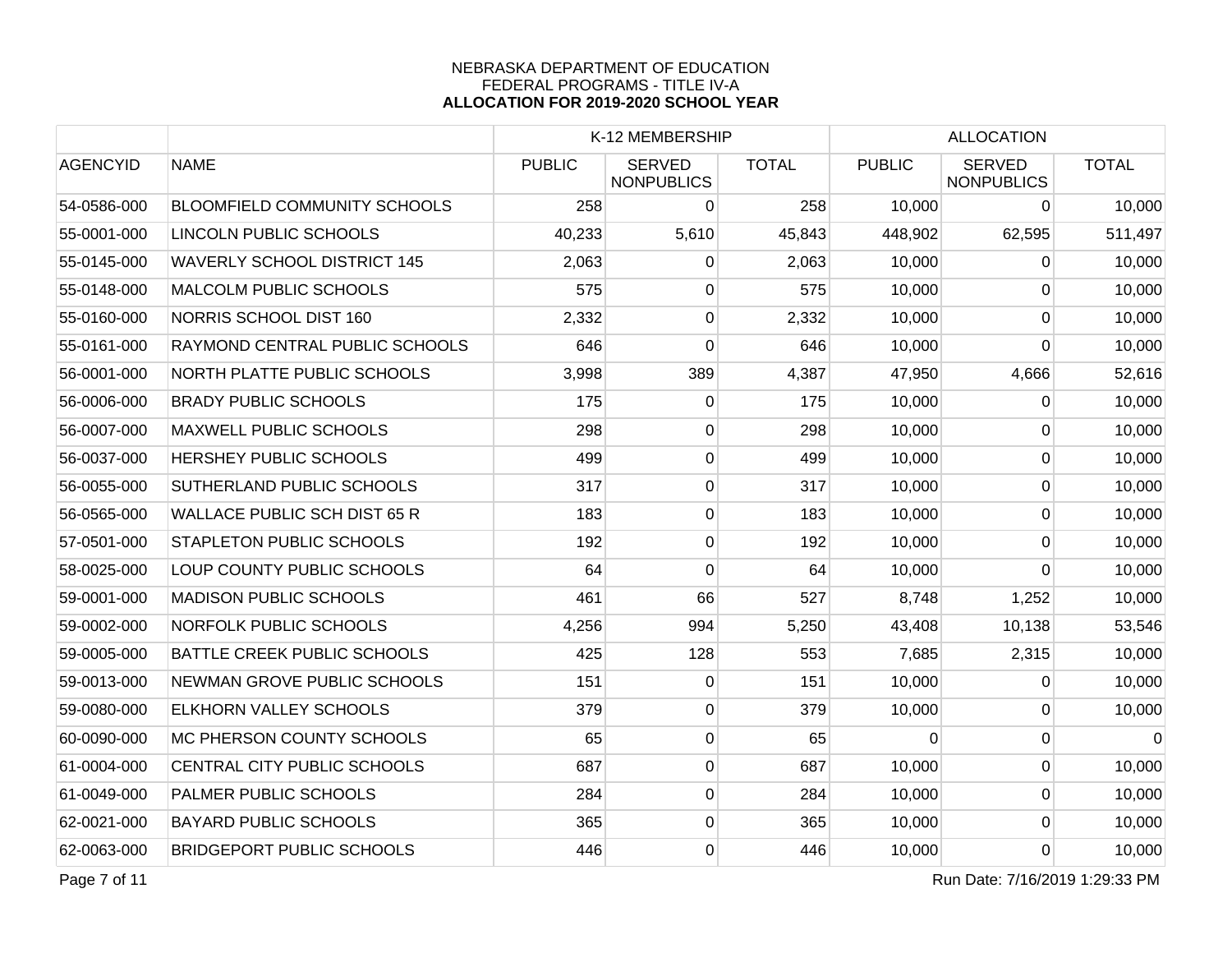|                 |                                       | K-12 MEMBERSHIP |                                    |              | <b>ALLOCATION</b> |                                    |              |
|-----------------|---------------------------------------|-----------------|------------------------------------|--------------|-------------------|------------------------------------|--------------|
| <b>AGENCYID</b> | <b>NAME</b>                           | <b>PUBLIC</b>   | <b>SERVED</b><br><b>NONPUBLICS</b> | <b>TOTAL</b> | <b>PUBLIC</b>     | <b>SERVED</b><br><b>NONPUBLICS</b> | <b>TOTAL</b> |
| 63-0001-000     | <b>FULLERTON PUBLIC SCHOOLS</b>       | 297             | $\overline{0}$                     | 297          | 10,000            | $\mathbf{0}$                       | 10,000       |
| 63-0030-000     | TWIN RIVER PUBLIC SCHOOLS             | 427             | $\mathbf 0$                        | 427          | 10,000            | $\mathbf 0$                        | 10,000       |
| 64-0023-000     | JOHNSON-BROCK PUBLIC SCHOOLS          | 316             | $\mathbf 0$                        | 316          | 10,000            | $\Omega$                           | 10,000       |
| 64-0029-000     | <b>AUBURN PUBLIC SCHOOLS</b>          | 808             | $\mathbf 0$                        | 808          | 10,000            | $\mathbf 0$                        | 10,000       |
| 65-0011-000     | SUPERIOR PUBLIC SCHOOLS               | 392             | 0                                  | 392          | 10,000            | 0                                  | 10,000       |
| 65-2005-000     | SOUTH CENTRAL NEBRASKA UNIFIED 5      | 592             | $\overline{0}$                     | 592          | 10,000            | $\pmb{0}$                          | 10,000       |
| 66-0027-000     | SYRACUSE-DUNBAR-AVOCA SCHOOLS         | 720             | $\overline{0}$                     | 720          | 10,000            | $\pmb{0}$                          | 10,000       |
| 66-0111-000     | NEBRASKA CITY PUBLIC SCHOOLS          | 1,373           | $\mathbf 0$                        | 1,373        | 16,747            | $\mathbf{0}$                       | 16,747       |
| 66-0501-000     | PALMYRA DISTRICT OR 1                 | 526             | 0                                  | 526          | 10,000            | $\Omega$                           | 10,000       |
| 67-0001-000     | PAWNEE CITY PUBLIC SCHOOLS            | 265             | $\mathbf 0$                        | 265          | 10,000            | 0                                  | 10,000       |
| 67-0069-000     | LEWISTON CONSOLIDATED SCHOOLS         | 160             | 0                                  | 160          | 10,000            | $\mathbf 0$                        | 10,000       |
| 68-0020-000     | PERKINS COUNTY SCHOOLS                | 373             | $\overline{0}$                     | 373          | 10,000            | $\mathbf 0$                        | 10,000       |
| 69-0044-000     | HOLDREGE PUBLIC SCHOOLS               | 1,051           | $\overline{0}$                     | 1,051        | 10,000            | $\pmb{0}$                          | 10,000       |
| 69-0054-000     | BERTRAND PUBLIC SCHOOLS               | 238             | 0                                  | 238          | 10,000            | $\overline{0}$                     | 10,000       |
| 69-0055-000     | LOOMIS PUBLIC SCHOOLS                 | 211             | $\mathbf{0}$                       | 211          | 10,000            | $\Omega$                           | 10,000       |
| 70-0002-000     | PIERCE PUBLIC SCHOOLS                 | 633             | 83                                 | 716          | 8,841             | 1,159                              | 10,000       |
| 70-0005-000     | PLAINVIEW PUBLIC SCHOOLS              | 294             | 0                                  | 294          | 10,000            | $\Omega$                           | 10,000       |
| 70-0542-000     | OSMOND COMMUNITY SCHOOLS              | 188             | $\overline{0}$                     | 188          | 10,000            | $\mathbf 0$                        | 10,000       |
| 71-0001-000     | <b>COLUMBUS PUBLIC SCHOOLS</b>        | 3,853           | 0                                  | 3,853        | 32,171            | $\Omega$                           | 32,171       |
| 71-0005-000     | LAKEVIEW COMMUNITY SCHOOLS            | 842             | 59                                 | 901          | 9,345             | 655                                | 10,000       |
| 71-0067-000     | <b>HUMPHREY PUBLIC SCHOOLS</b>        | 238             | 292                                | 530          | 4,490             | 5,510                              | 10,000       |
| 72-0015-000     | <b>CROSS COUNTY COMMUNITY SCHOOLS</b> | 330             | 0                                  | 330          | 10,000            | 0                                  | 10,000       |
| 72-0019-000     | OSCEOLA PUBLIC SCHOOLS                | 197             | $\overline{0}$                     | 197          | 10,000            | $\mathbf 0$                        | 10,000       |
| 72-0032-000     | SHELBY - RISING CITY PUBLIC SCHOOLS   | 373             | $\overline{0}$                     | 373          | 10,000            | $\mathbf 0$                        | 10,000       |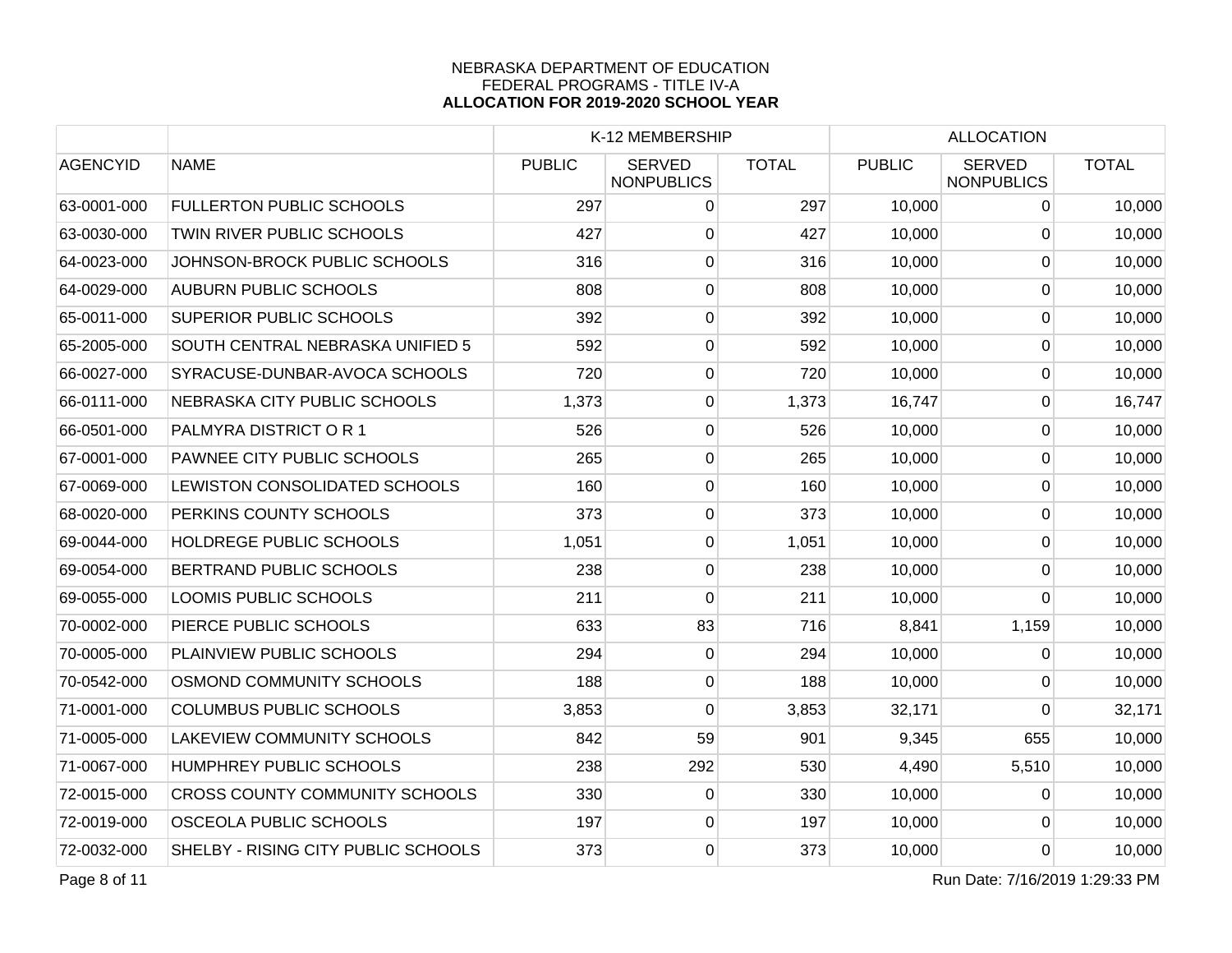|                 |                                                    | K-12 MEMBERSHIP |                                    | <b>ALLOCATION</b> |               |                                    |              |
|-----------------|----------------------------------------------------|-----------------|------------------------------------|-------------------|---------------|------------------------------------|--------------|
| <b>AGENCYID</b> | <b>NAME</b>                                        | <b>PUBLIC</b>   | <b>SERVED</b><br><b>NONPUBLICS</b> | <b>TOTAL</b>      | <b>PUBLIC</b> | <b>SERVED</b><br><b>NONPUBLICS</b> | <b>TOTAL</b> |
| 72-0075-000     | <b>HIGH PLAINS COMMUNITY SCHOOLS</b>               | 223             | 13                                 | 236               | 9,449         | 551                                | 10,000       |
| 73-0017-000     | MC COOK PUBLIC SCHOOLS                             | 1,378           | $\pmb{0}$                          | 1,378             | 12,417        | $\Omega$                           | 12,417       |
| 73-0179-000     | SOUTHWEST PUBLIC SCHOOLS                           | 271             | 0                                  | 271               | 10,000        | $\mathbf{0}$                       | 10,000       |
| 74-0056-000     | <b>FALLS CITY PUBLIC SCHOOLS</b>                   | 752             | $\mathbf 0$                        | 752               | 11,135        | $\Omega$                           | 11,135       |
| 74-0070-000     | HUMBOLDT TABLE ROCK STEINAUER                      | 299             | $\pmb{0}$                          | 299               | 10,000        | $\overline{0}$                     | 10,000       |
| 75-0100-000     | <b>ROCK COUNTY PUBLIC SCHOOLS</b>                  | 215             | 0                                  | 215               | 10,000        | $\Omega$                           | 10,000       |
| 76-0002-000     | <b>CRETE PUBLIC SCHOOLS</b>                        | 1,927           | 81                                 | 2,008             | 24,547        | 1,032                              | 25,579       |
| 76-0044-000     | DORCHESTER PUBLIC SCHOOL                           | 196             | $\pmb{0}$                          | 196               | 10,000        | $\pmb{0}$                          | 10,000       |
| 76-0068-000     | <b>FRIEND PUBLIC SCHOOLS</b>                       | 224             | 0                                  | 224               | 10,000        | $\Omega$                           | 10,000       |
| 76-0082-000     | <b>WILBER-CLATONIA PUBLIC SCHOOLS</b>              | 599             | 0                                  | 599               | 10,000        | $\Omega$                           | 10,000       |
| 77-0001-000     | BELLEVUE PUBLIC SCHOOLS                            | 9,318           | 337                                | 9,655             | 50,819        | 1,837                              | 52,656       |
| 77-0027-000     | PAPILLION LA VISTA COMMUNITY<br><b>SCHOOLS</b>     | 11,707          | 511                                | 12,218            | 44,037        | 1,922                              | 45,959       |
| 77-0037-000     | <b>GRETNA PUBLIC SCHOOLS</b>                       | 5,251           | $\mathbf 0$                        | 5,251             | 10,000        | $\Omega$                           | 10,000       |
| 77-0046-000     | SPRINGFIELD PLATTEVIEW COMMUNITY<br><b>SCHOOLS</b> | 1,105           | 0                                  | 1,105             | 10,000        | $\Omega$                           | 10,000       |
| 78-0001-000     | ASHLAND-GREENWOOD PUBLIC SCHS                      | 925             | $\pmb{0}$                          | 925               | 10,000        | $\mathbf 0$                        | 10,000       |
| 78-0009-000     | YUTAN PUBLIC SCHOOLS                               | 419             | 0                                  | 419               | 10,000        | $\Omega$                           | 10,000       |
| 78-0039-000     | <b>WAHOO PUBLIC SCHOOLS</b>                        | 995             | 599                                | 1,594             | 6,242         | 3,758                              | 10,000       |
| 78-0072-000     | <b>MEAD PUBLIC SCHOOLS</b>                         | 249             | $\mathbf 0$                        | 249               | 10,000        | $\mathbf 0$                        | 10,000       |
| 78-0107-000     | CEDAR BLUFFS PUBLIC SCHOOLS                        | 388             | 0                                  | 388               | 10,000        | $\Omega$                           | 10,000       |
| 79-0002-000     | MINATARE PUBLIC SCHOOLS                            | 183             | $\overline{0}$                     | 183               | 10,000        | $\overline{0}$                     | 10,000       |
| 79-0011-000     | <b>MORRILL PUBLIC SCHOOLS</b>                      | 360             | $\pmb{0}$                          | 360               | 10,000        | 0                                  | 10,000       |
| 79-0016-000     | <b>GERING PUBLIC SCHOOLS</b>                       | 1,825           | 0                                  | 1,825             | 22,676        | $\mathbf 0$                        | 22,676       |
| 79-0031-000     | MITCHELL PUBLIC SCHOOLS                            | 671             | $\overline{0}$                     | 671               | 10,000        | $\overline{0}$                     | 10,000       |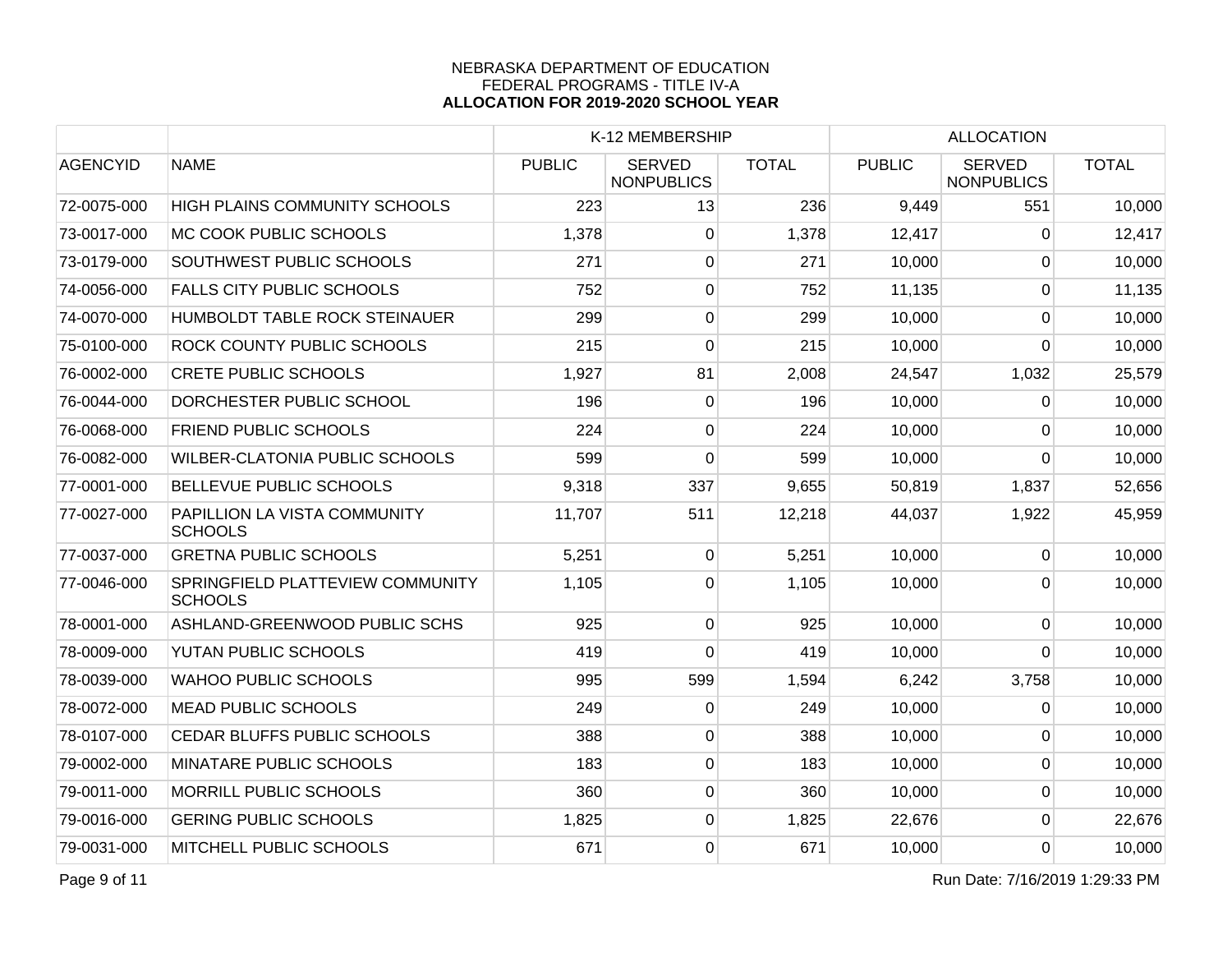|                 |                                         | K-12 MEMBERSHIP |                                    |              | <b>ALLOCATION</b> |                                    |              |
|-----------------|-----------------------------------------|-----------------|------------------------------------|--------------|-------------------|------------------------------------|--------------|
| <b>AGENCYID</b> | <b>NAME</b>                             | <b>PUBLIC</b>   | <b>SERVED</b><br><b>NONPUBLICS</b> | <b>TOTAL</b> | <b>PUBLIC</b>     | <b>SERVED</b><br><b>NONPUBLICS</b> | <b>TOTAL</b> |
| 79-0032-000     | <b>SCOTTSBLUFF PUBLIC SCHOOLS</b>       | 3,268           | 160                                | 3,428        | 60,495            | 2,962                              | 63,457       |
| 80-0005-000     | MILFORD PUBLIC SCHOOLS                  | 733             | 0                                  | 733          | 10,000            | $\Omega$                           | 10,000       |
| 80-0009-000     | <b>SEWARD PUBLIC SCHOOLS</b>            | 1,396           | 277                                | 1,673        | 8,344             | 1,656                              | 10,000       |
| 80-0567-000     | CENTENNIAL PUBLIC SCHOOLS               | 404             | $\overline{0}$                     | 404          | 10,000            | $\overline{0}$                     | 10,000       |
| 81-0003-000     | HAY SPRINGS PUBLIC SCHOOLS              | 178             | $\overline{0}$                     | 178          | 10,000            | $\overline{0}$                     | 10,000       |
| 81-0010-000     | <b>GORDON-RUSHVILLE PUBLIC SCHS</b>     | 563             | $\overline{0}$                     | 563          | 10,890            | $\mathbf 0$                        | 10,890       |
| 82-0001-000     | LOUP CITY PUBLIC SCHOOLS                | 278             | $\overline{0}$                     | 278          | 10,000            | 0                                  | 10,000       |
| 82-0015-000     | LITCHFIELD PUBLIC SCHOOLS               | 100             | $\overline{0}$                     | 100          | 10,000            | $\Omega$                           | 10,000       |
| 83-0500-000     | SIOUX COUNTY PUBLIC SCHOOLS             | 97              | $\mathbf 0$                        | 97           | 10,000            | $\mathbf{0}$                       | 10,000       |
| 84-0003-000     | <b>STANTON COMMUNITY SCHOOLS</b>        | 378             | 0                                  | 378          | 10,000            | 0                                  | 10,000       |
| 85-0060-000     | DESHLER PUBLIC SCHOOLS                  | 226             | 52                                 | 278          | 8,129             | 1,871                              | 10,000       |
| 85-0070-000     | THAYER CENTRAL COMMUNITY SCHS           | 409             | $\overline{0}$                     | 409          | 10,000            | 0                                  | 10,000       |
| 85-2001-000     | BRUNING-DAVENPORT UNIFIED SYS           | 159             | $\overline{0}$                     | 159          | 10,000            | $\overline{0}$                     | 10,000       |
| 86-0001-000     | THEDFORD PUBLIC SCHOOLS                 | 113             | $\overline{0}$                     | 113          | 10,000            | $\overline{0}$                     | 10,000       |
| 87-0001-000     | PENDER PUBLIC SCHOOLS                   | 338             | $\overline{0}$                     | 338          | 10,000            | $\mathbf 0$                        | 10,000       |
| 87-0013-000     | <b>WALTHILL PUBLIC SCHOOLS</b>          | 352             | $\overline{0}$                     | 352          | 10,212            | $\Omega$                           | 10,212       |
| 87-0016-000     | UMO N HO N NATION PUBLIC SCHS           | 430             | 0                                  | 430          | 18,722            | $\Omega$                           | 18,722       |
| 87-0017-000     | WINNEBAGO PUBLIC SCHOOLS DISTRICT<br>17 | 513             | 107                                | 620          | 17,099            | 3,566                              | 20,665       |
| 88-0005-000     | ORD PUBLIC SCHOOLS                      | 538             | 42                                 | 580          | 9,276             | 724                                | 10,000       |
| 88-0021-000     | <b>ARCADIA PUBLIC SCHOOLS</b>           | 111             | 0                                  | 111          | 10,000            | 0                                  | 10,000       |
| 89-0001-000     | <b>BLAIR COMMUNITY SCHOOLS</b>          | 2,202           | $\overline{0}$                     | 2,202        | 10,000            | $\Omega$                           | 10,000       |
| 89-0003-000     | FORT CALHOUN COMMUNITY SCHS             | 687             | 0                                  | 687          | 10,000            | $\Omega$                           | 10,000       |
| 89-0024-000     | <b>ARLINGTON PUBLIC SCHOOLS</b>         | 671             | 59                                 | 730          | 9,192             | 808                                | 10,000       |